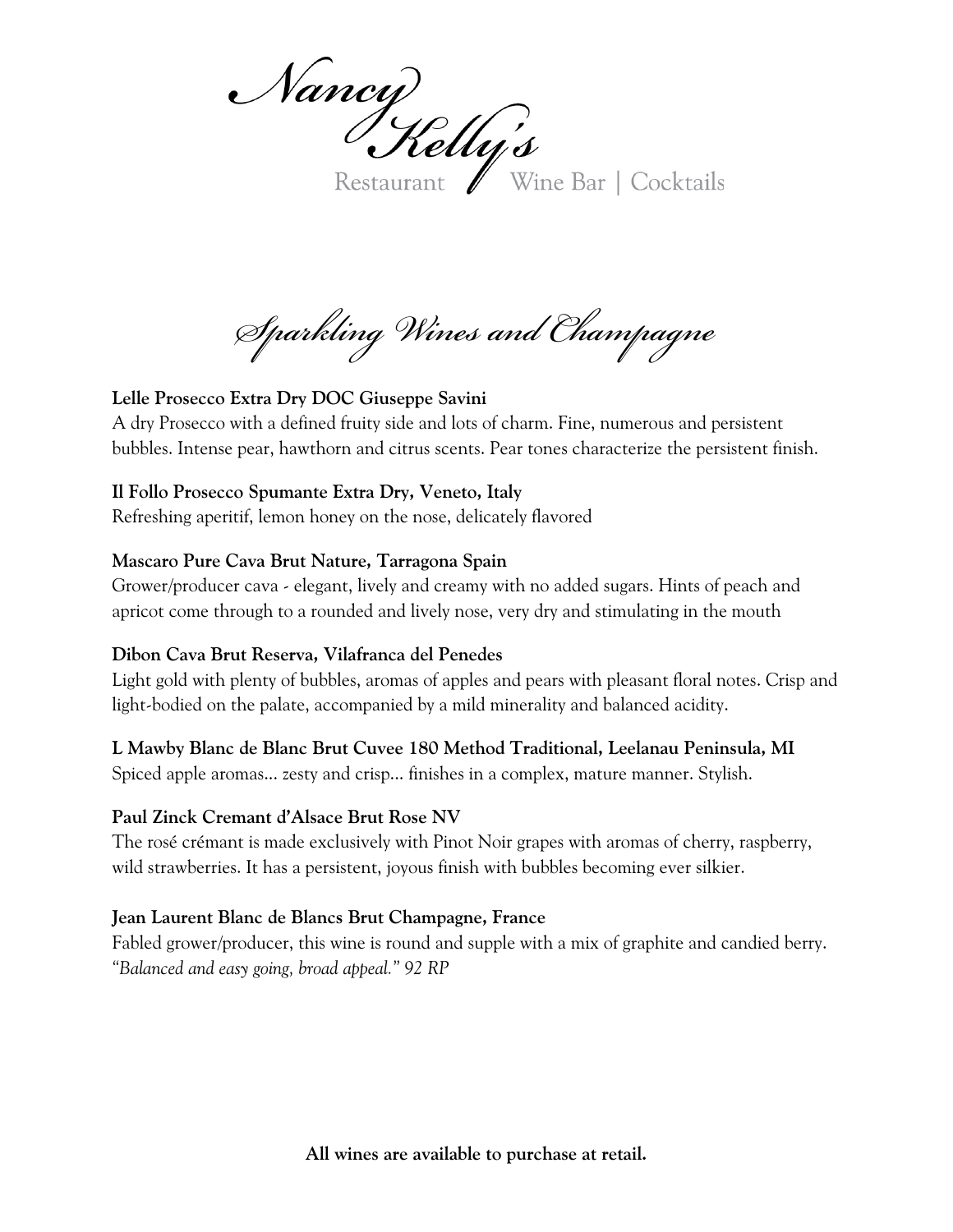*White Wines*

### **Sauvignon Blanc**

#### **2010 Joel Gott, California**

Tropical fruit, lemon, lime, and citrus. Shows good minerality and balanced acidity

#### **2012 Joseph Mellot Destinea, Loire Valley, France**

Pale gold in color, clear and brilliant. An elegant nose that combines floral notes with lemon and grapefruit aromas typical of Sauvignon Blanc. Aromatic exuberance and balanced flavors.

# **2011 Domaine Roger Pabiot Pouilly-Fume, Coteau des Girames, Loire Valley, France**

Crisp, full bodied, long finish, one of Nancy's favorites!

#### **2010 Chateau Carbonnieux Pessac Leognan , Semillon and Sauvignon Blanc**

Opens with green apple, citrus peel and a touch of grass. The palate is fresh and vibrant with delicate touches of white peach and dried pineapple. A complex wine with a very long finish.

#### **2009 Chateau de Fieuzal Pessac-Leognan Grand Vin de Graves**

Full bodied Bordeaux Blanc with concentrated, ripe passion fruit and star fruit, powerful, complex wine with a long finish

# **Chardonnay - California**

#### **2012 Ca Momi, Napa Valley**

Luscious, lightly-oaked Chardonnay with intense pineapple, citrus and pear framed by caramel and vanilla notes with touches of butterscotch balanced by a zesty acidity and a long finish.

#### **2011 Sequoia Grove Carneros District, Napa Valley**

Very pale gold in color, this classic Chardonnay is the ideal balance of Old World restraint with California sunshine. The aromas and flavors are delicate, with citrus, floral and mineral notes on a wine of fresh acidity and medium body.

#### **2009 Schweiger Vineyards, Spring Mountain District, Napa Valley**

Full bodied with true varietal characteristics, hints of pear, kiwi, citrus and apricots, undertones of oak and tropical fruit. Rich and supple body. The wine's true nature comes through in the mineral character, more reminiscent of a Meursault than a typical California Chardonnay.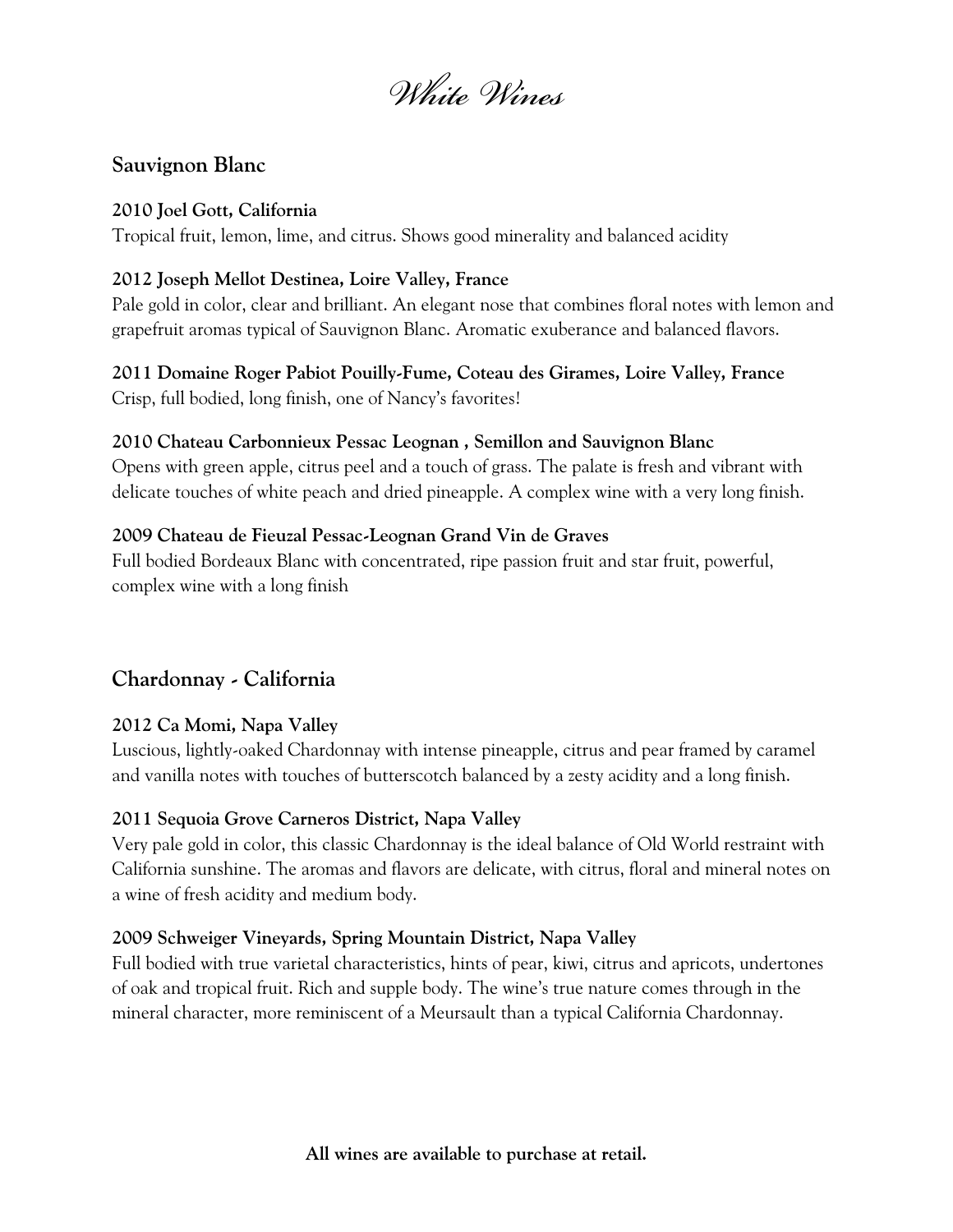#### **2011 Newton Red Label, Napa County**

This Chardonnay displays a bouquet of vibrant fruit notes, from melon to green apple. The flavors on the palate are similar with fresh fig and pear balanced by racy acidity and hints of vanilla from the French oak barrel fermentation.

### **2011 Shafer Red Shoulder Ranch , Carneros, Napa Valley**

Lively, elegant aromas and flavors of kiwi, pineapple, lime, papaya, apricot and citrus zest on an underlying richness of caramelized fruit tart and creme brulee. The abundance of exotic fruit gives way to a long, delicious mouth-coating finish that lingers on and on.

# **Chardonnay - French Burgundy**

## **2011 Roux Pere & Fils Macon-Villages**

Unwooded Chardonnay, fresh and luscious with green apple and citrus fruit flavors

## **2011 Domaine Pascal Pauget Macon-Chardonnay Terroir de Tournus**

The "terroir de Tournus" cuvee is sleek and supple, understated and subtly energetic. Assembled from 3 distinct parcels, with each adding a unique and necessary set of attributes, the wine is a study in elegance, nuance, and ultimately sensitivity, both in the vineyards and in the cellar.

## **2011 Tessier Meursault Bourgogne Blanc "Champerriere**"

Arnaud Tessier one of the rising stars of Meursult, Attractive nose, good concentration.

# **2009 Domaine Thibert Pouilly Fuisse**

Discreet if not invisible wood serve as an unobtrusive backdrop for the pretty aromas of apple, pear and white peach. There is superb intensity and detail to the almost pungently mineraldriven middle weight flavors that possess plenty of punch on the markedly precise, bone dry and strikingly persistent finish.

#### 2011 Tessier Meursault Premier Cru Le Poruzot Dessus

This 1er Cru is powerfully nutty with intense leesines on the nose, very rich smoky/nutty chardonnay fruit quality blending both opulence with mineral dry character in a seductive and thoroughly polished Meursault.

# **Riesling**

# **2009 The Furst, Alsace, France**

Dry, fragrant and beautifully balanced.

# **2011 Shady Lane Semi-Dry Riesling, Leelanau Peninsula, Michigan**

Slightly sweet with flavors of peaches, apples and lime with a hint of honey and wildflowers.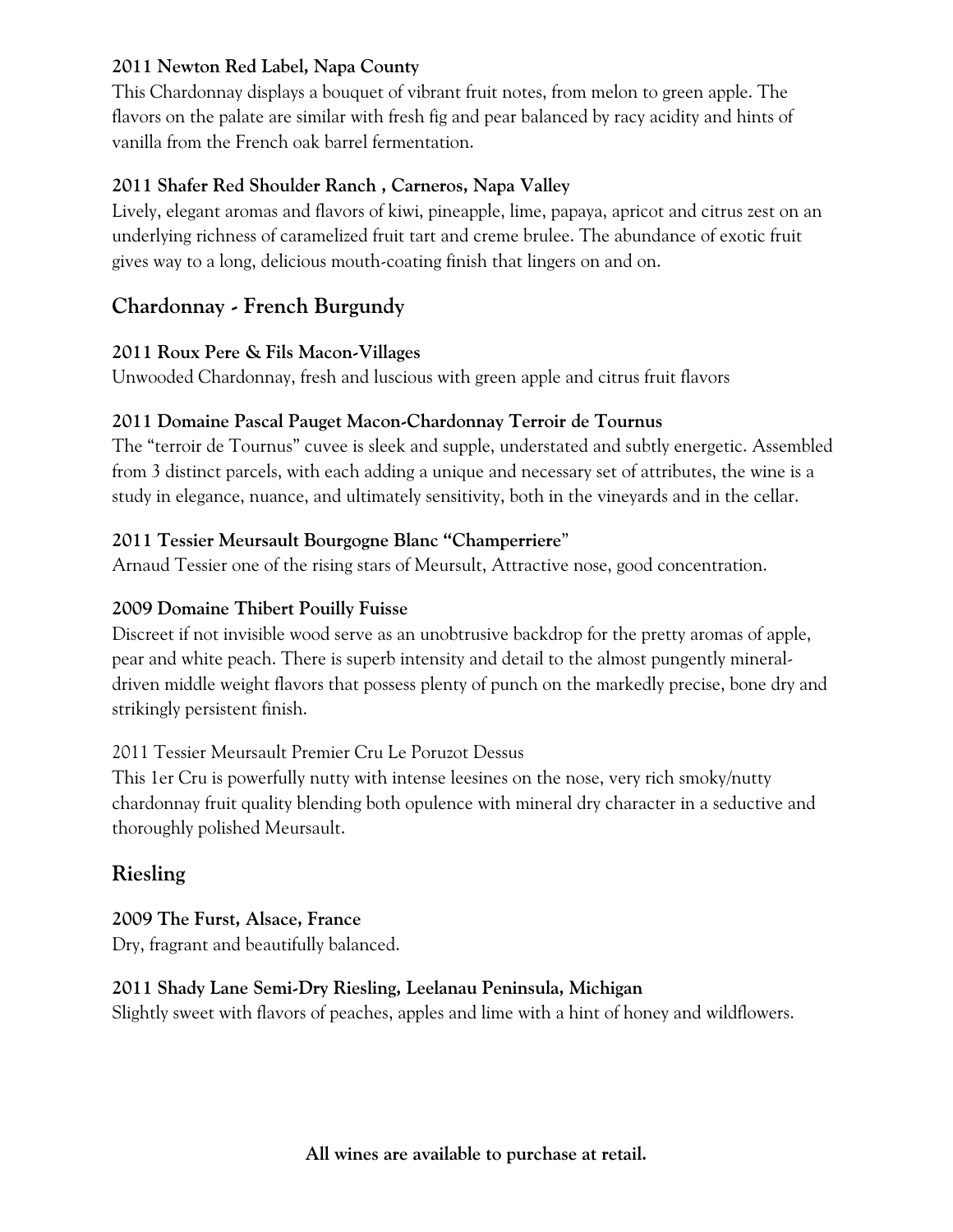# **Pinot Grigio /Pinot Gris**

**2011 Fattori "Gregoris" Verona, Italy IGT**

Smooth with gentle acidity, this is a great example of a fuller style Pinot Grigio

# **2011 Tenuta Villa Tavernago Campo Bianco, Colli Piacentini Organic Grapes**

100% Pinot Grigio from the hills of Piacenza, organically grown. Straw-colored, grayish. The palate has generous texture, with strong varietal typicity. The sense of smell is intense, with hints of pear and apple.

## **2012 Maso Canali Pinot Grigio Trentino**

Hand picked grapes from these premium mountaintop vineyards with a small portion of the grapes rack dried, adding complexity, depth and tropical fruit flavors to the wine. Apricot aromas, enticing flavors of peach and pear with a clean finish

## **2011 Benton Lane Pinot Gris Willamette Valley, Oregon**

Exudes aromas of honeysuckle blossoms, grapefruit and comice pears. It is crisp and refreshing to the palate with flavors of white peach, honeydew and lime zest. The lively acidity makes it a wonderful food wine

## **2012 Black Star Farms Arcturos Pinot Gris, Michigan**

This Pinot Gris from their 7 Hills Vineyard on the Old Mission Peninsula is crisp and refreshing with a fabulous fruit profile and balanced acidity. Complex yet refreshing with melon, delicate floral notes and subtle minerality, this wine truly expresses terroir.

# **Interesting & Aromatic Whites from Around the World**

# **2010 Arca Nova Vinho Verde DOC Portugal**

#### **2012 Domaine de Millet, Côtes de Gascogne, France**

From the Southwest France, this fresh white offers floral notes, white peach and citrus flavors

#### **2011 Henri de Richemer, Terre et Mer, Cotes de Thau, France**

Gold medal winner, full bodied, crisp aromas of citrus fruits and a touch of pineapple, clean dry finish

#### **2011 Sichel, Domaine de Pellehaut Blanc, Cotes de Gascogne**

This consistent medal winner is a blend of Ugni Blanc, Colombard, Gros Marseng, Chardonnay and Sauvignon Blanc. Powerful aromatic nose with fresh acidity and intense flavours on the palate. It is an off dry, medium-bodied style with a fresh, lively balance

# **2012 Alain Brumont VDP Blanc Gros Maseng Sauvignon Blanc Gascgogne, France**

Grapefruit and limes on the nose, slightly chalky texture in the mouth, very fresh with a flinty finish.

**All wines are available to purchase at retail.**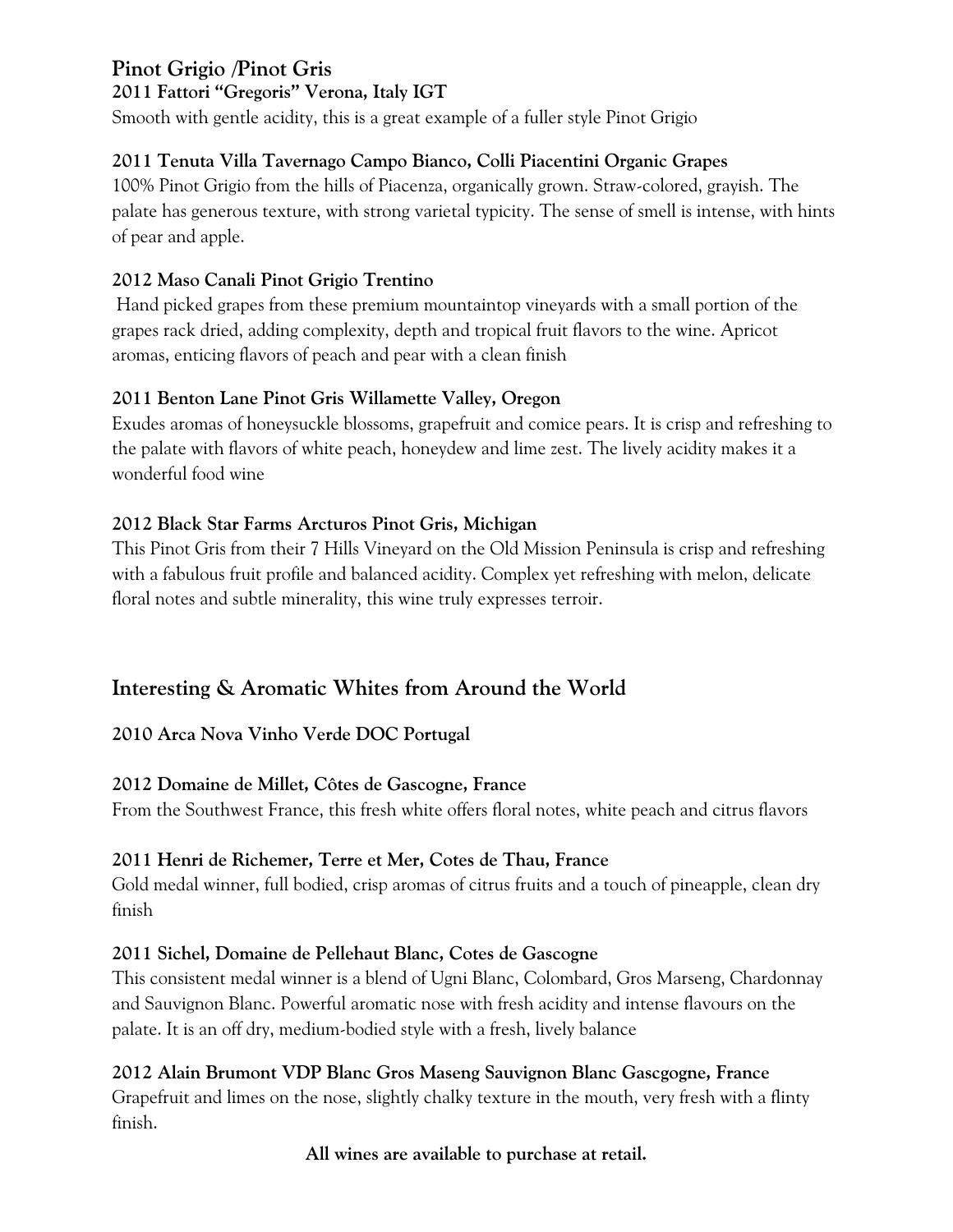#### **2011 Cesani Vernaccia di San Gimignano DOCG Siena, Italy**

This is a classic Vernaccia grown in higher altitude vineyards near Siena, which gives a bold, intense, and juicy white from historic San Gimignano. Aromas of white flowers and basil spice with stunning balance on the palate. Showing signs of minerality, finishing juicy and fresh.

#### **2010 The Furst Gewurztraminer, Alsace, France**

A powerful off-dry wine, with aromas of ripe fruit, roses and spices.

#### **2010 Frey-Sohler Gewurztraminer, Alsace, France**

Dry Gewürztraminer brings its spice character to the fore. It has ripe white fruit notes, with touches of almond and pepper. Dense, firm texture.

*Rosé Wines*

#### **2012 Domaine Mireille et Vincent Cotes du Rhone, France**

In their vineyards, they use only natural fertilizers and they use traditional techniques without the use of herbicides. This wine is about three-quarters Grenache, with the rest being Cinsault, Syrah, and Carignan. Made in an unapologetically fruity style, very dry, refreshing, and plain delicious.

#### **2012 Penya, Vin de Pays des Côtes Catalanes, France**

Rich, full bodied yet bright on the palate. 82% Grenache Noir, 14% Grenache Gris, 4% Syrah.

#### **2011 Couly-Dutheil Rene Couly Chinon Loire, Valley, France**

100% Cabernet Franc, fresh and fruity nose with subtle floral notes. A fruit-driven palate with persistent and refreshing flavors. Well balanced, easy to drink and elegant.

#### **2012 Canto Pedrix, Tavel, France**

From the premier Rosé AOC in France. Vibrant raspberry and peppery flavors mark this lovely effort. Offers ample refreshment, but with enough intensity to match hearty fare. *Robert Parker, Wines of the Rhone Valley: "One of the best wines of the appellation, a fresh, vivid, medium- to fullbodied rosé that is crisp, austere, and flavorful."*

#### **2012 Commanderie de la Bargemone, Côteaux d'Aix-en-Provence, France**

Offers classic aromas of wild strawberries and red currants, with a light, floral character and a crisp, bone-dry palate.

#### **2012 Château de Lancyre, Pic St Loup, Languedoc, France**

A big rosé! Raspberry and pear aromas on the nose, with distinctive spicy, minty garrigue notes. Big, bold and firm on the palate, ending with a long, clean finish.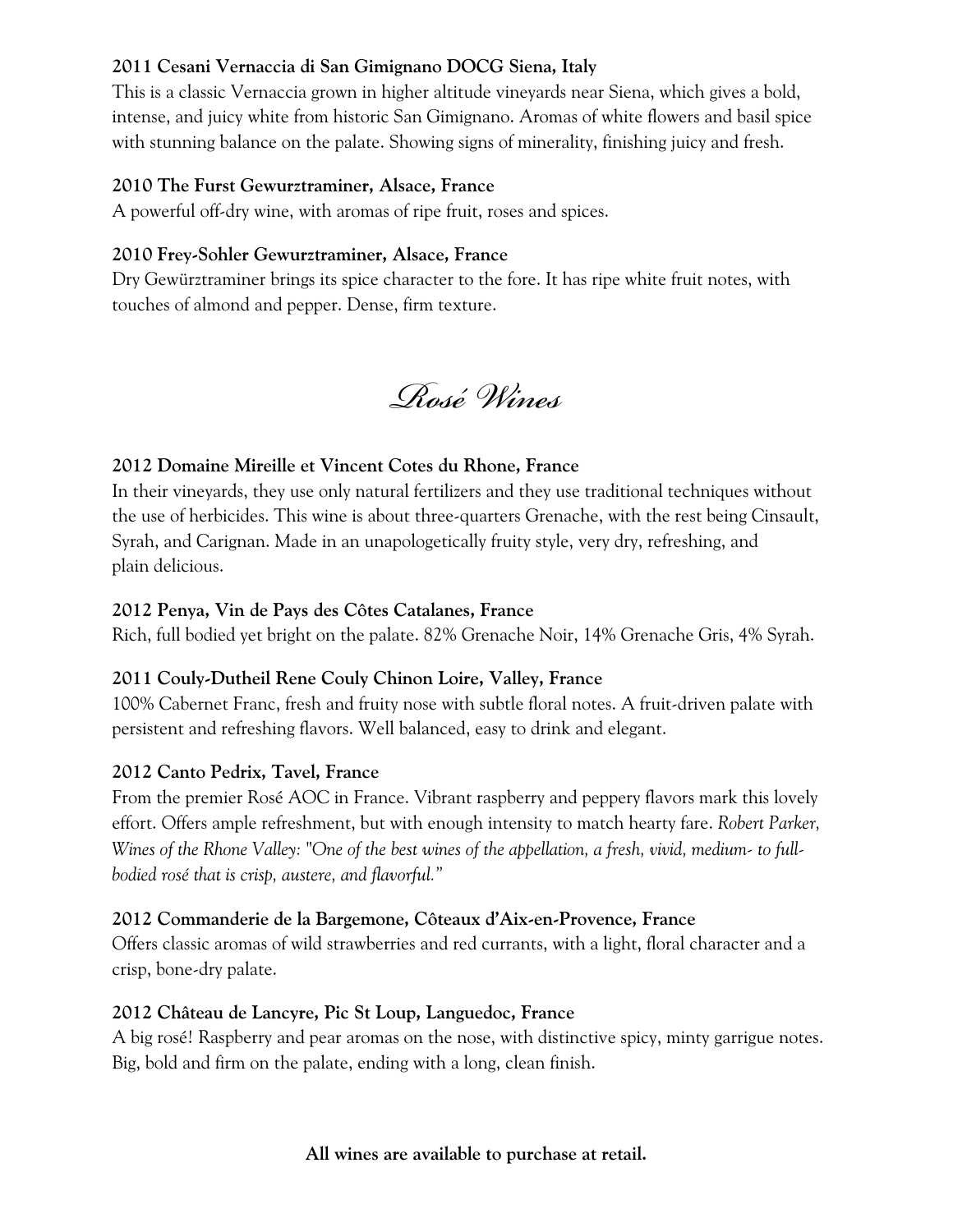*Red Wines*

# **Pinot Noir - US**

#### **2012 Belle Glos Meiomi California**

Dynamic blend of Monterey, Santa Barbara and Sonoma Counties, elegant balance of spice and fruit, weight and restraint w/ grace and opulence, lush, balanced, luxurious

#### **2011 Domaine Drouhin Willamette Valley, Oregon**

Delicious, well-structured, well-balanced. On the nose and on the palate, it is very much a classic expression of our Dundee Hills property, with a touch more black cherry and black fruits than usual. As with 2010, the acidity is bright, and overall there is nice structure and very good length.

#### **2011 TR Elliot Quest Russian River Valley Sonoma County CA**

A medium body, balanced acidity, and a mouth-watering finish. This elegant wine tastes of soft red berries and dark fruit, leading to cinnamon, vanilla and a touch of oak.

#### **2010 Soter Pinot Noir Mineral Springs Ranch Willamette Valley, Oregon**

The Soter philosophy is to craft limited quantities of superb wines that fully express their sites. Rich attack of delicious black cherry, plum and boysenberry fruits, impressing the mid palate and finishing long and generous. Seamless, soft and silky with well-mannered tannins.

# **Pinot Noir - French Burgundy**

#### **2011 Domaine des Tilleuls Philippe Livera Bourgogne Rouge, Gevry**

The Livera family makes "old world" Burgundy—earthy, pure and incredibly complex from this very small yet exemplary estate. Chez Livera everything is done by hand—pruning, tilling and harvesting, resulting in wines with the utmost in depth and complexity.

#### **2011 Domaine des Tilleuls Philippe Livera Fixin**

Fixin, often an austere wine, in Livera's hands is round, deep, and luscious. Nice complexity on the nose and possessed great weight. Nice, one of my favorites from their lineup.

#### **2011 Domaine Philippe Livera Gevrey-Chambertin 'En Champs' Reserve Vieilles Vigne**

Here is a lovely depth of aroma – nice wine! A lovely velvet texture too, melded with depth of flavor, this is very impressive. A more plush and very seductive Burgundian Pinot Noir. Without question a serious find in Gevrey, easily premier cru quality and always over-delivers.

#### **2011 Domaine Jean-Marc Millot Cotes du Nuits-Villages 'Au Faulques'**

Jean-Marc strives to produce pure, soft, mesmerising Burgundies with the accent firmly on the watchword for Pinot Noir – aroma and fruit.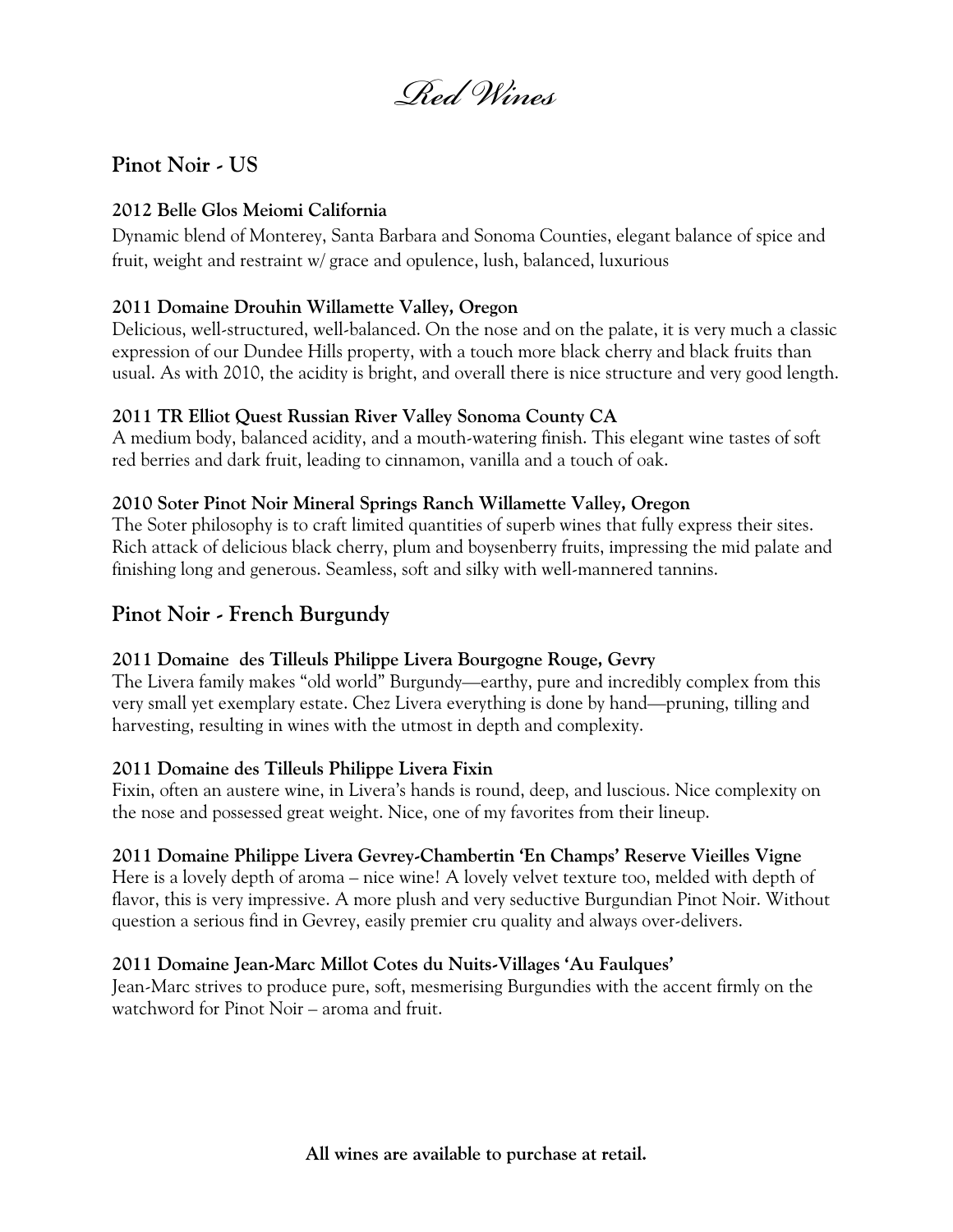# **Cabernet Sauvignon - California**

#### **2012 Buehler Vineyards, Napa, CA**

The wine is brimming with fruit aromas and flavors biased to the black fruit end of the Cabernet spectrum: plums, blackberry, black currant. Rich and full-bodied on the palate

#### **2009 Buehler Vineyards Napa Valley Estate, Napa, CA**

Rich and satisfying in blackberry, black currant and blueberry fruit, with a lovely coat of smoky oak. Shows lots of complexity, and the finish is dry and spicy*. 90 WE*

#### **2011 Crossbarn by Paul Hobb's Napa Valley, CA**

Dark ruby in color, this Cabernet Sauvignon offers aromas of dark cherries, ripe blueberries, anise and fresh lavender. A tantalizing palate offers a medley of boysenberry, currants, violets, clove and cocoa. Tannins are sweet and smooth; balanced acidity brightens a lengthy finish.

#### **2005 S.P. Drummer Oakville, Napa Valley, CA**

Initially, the wine is characterized by a hint of anise, then aromas of crushed black plums become apparent with notes of cassis, lush ripe black fruits, sweet creamy mocha, and integrated oak barrel spices. The wine is sleek and elegant in the mouth, with incredible length.

#### **2010 Jordan**

Aromas of blackberry, blueberry and cassis mingle with hints of violet and dark chocolate. Palate is inviting and silky, with a vivid core of cassis that defines every sip, balanced by a backbone of acidity and a smooth tannin structure.

#### **2009 Vineyard 29 "Cru" Napa Valley, CA**

A complex palate begins with rich toasty notes of roasted coffee beans and mocha before giving way to flavors of cassis, ripe raspberries, Bing cherry and bright red fruit. A long, supple finish is accentuated with subtle hints of black pepper and cocoa.

#### **2008 Hoopes Vineyard, Napa, CA**

Aromas of bing cherry, allspice and ripe black fruits. The palate delivers flavors of currant and dark chocolate framed by firmly integrated tannins and acidity. The length exhibits the marriage of beautiful dark fruit and fine French oak. Balanced and elegant

#### **2009 Celani Family Vineyards Unfiltered, Napa Valley, CA**

The powerful entry is sweet and lush with ripe blackberry flavors highlighted by notes of pepper sexy spicy oak, and licorice. The intensity of flavors continues through to a long lingering finish.

#### **2010 Cade Napa Cuvee, CA**

On the palate, flavors of dark chocolate, soy black currant and star anise are followed by wonderful mouth coating tannins that are very plush and long. By far and away the best cuvee the winery has produced to date. *92 WE, 90 WS*

#### **2008 Kamen Sonoma Valley**

The dense purple-colored 2008 Cabernet Sauvignon reveals abundant notes of volcanic ash, burning embers, black currants and blueberries. The quality of the oak is very high, but subtle, and the wine possesses soft tannins, full body, lots of concentration and moderate tannin. *93 WA*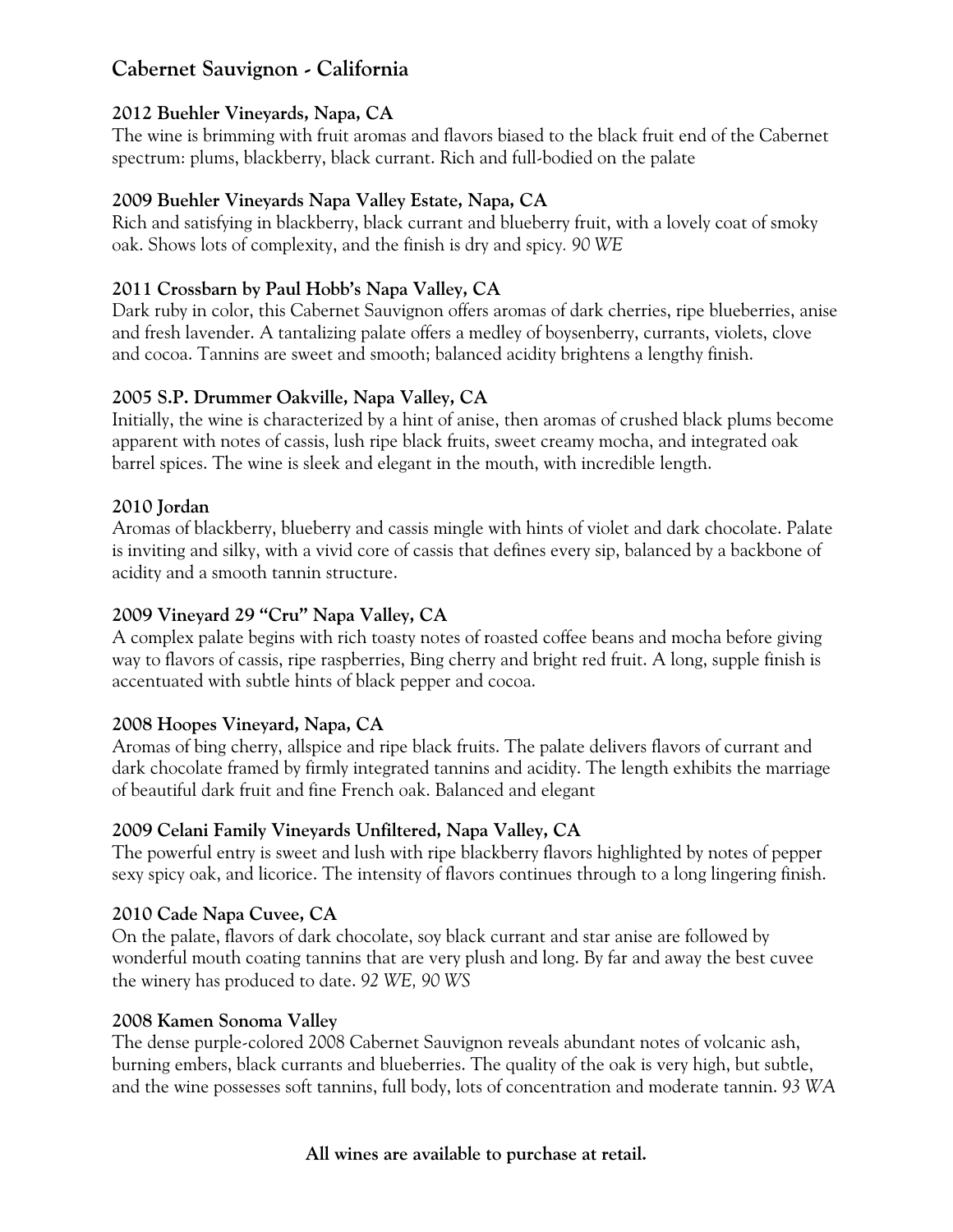#### **2007 Heitz Cellars Trailside Vineyard**

Briary nose has hints of cassis, which come through on the rich and luscious palate, framed by a hint of Rutherford dust. This is a big Cab, from an excellent vintage. A wine with lovely restraint with plums, blueberries and hints of tobacco. Earthy, full and silky and long. Juicy and delicious. *92 James Suckling*

## **2006 Nickel and Nickel Branding Iron, Oakville, Napa, CA**

Beautiful texture and fruit with sweet impressions. Typical flavors of blackberry and cranberry shine through, while layers of earth, vanilla and oak warm the palate. This wine is quite integrated with a supple, velvety core. It is soft and approachable.

### **2011 Paul Hobbs Napa, CA**

A rich, juicy wine loaded with dark fruit, mocha, spices and new leather. This rich, expansive Cabernet boasts tons of class and sheer personality. Mint, licorice and spices add complexity as the dark fruit fleshes out on the finish. *93 RP, 93 WS*

# **Bordeaux**

## **2012 Cave du Marmandais, "La Loge"**

Composed of traditional grape varieties such as Merlot, Cabernet Sauvignon and Cabernet Franc but also of Malbec and Abouriou, a local grape that gives a deep colour and black fruit aromas, but also gives them smoothness and silkiness.

# **2010 Chateau Hoyt, Castillon, Cotes de Bordeaux**

Very ripe, saturated cassis, blackberry and boysenberry pate de fruit flavorsthat are racy and distinctive, thanks to fresh acidity and sleek tannins, long finish, nice density.

#### **2009 Chateau d'Argadens, Bordeaux Superieur**

Modern style Bordeaux with intense berry fruit, soft vanilla oak spice. Chewy, soft tannins. Gold Medal Winner, 2011 Concours de Bordeaux

#### **2009 Chateau Roland La Garde, Blaye, Cotes de Bordeaux**

An opaque purple color is followed by copious mulberry and black cherry fruit, good freshness and elegance, and a heady finish.

# **2010 Chateau Beaumont Cru Bourgeois Haut-Medoc**

Open and darkly expressive on the nose. On the palate, this comes across as being light on its feet, with very fine tannins providing the framework for a core of crunchy, fresh fruit.

#### **2009 Chateau du Glana, St. Julien**

Ripe, sweet and opulent, with bright tannins and fruits, a velvet wine, the tannins well integrated. Beautiful. *90WE, 93WS*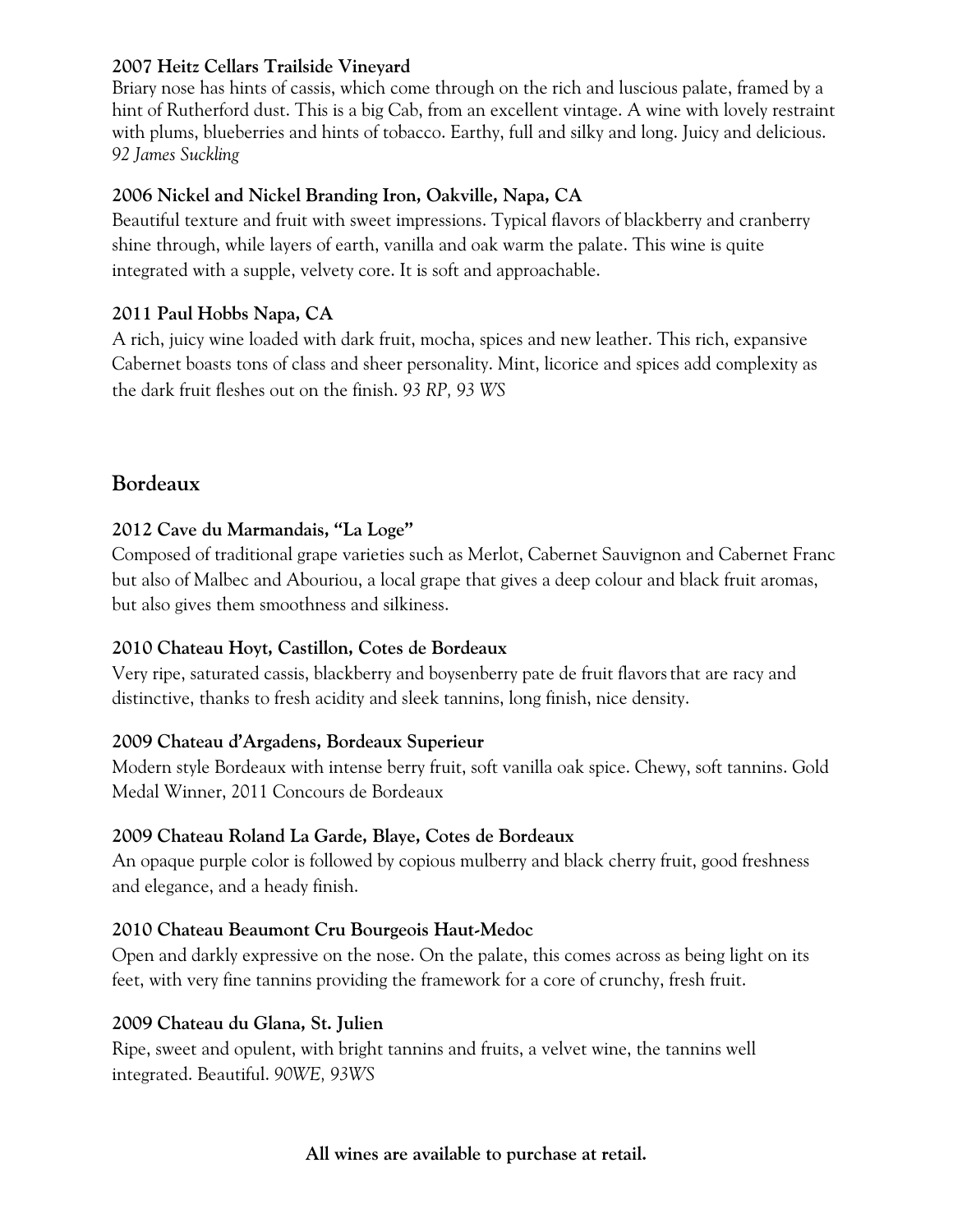#### **2010 Chateau Chasse-Spleen**

Although it is classified only as a Cru Bourgeois, it regularly outperforms many of the Médoc's more renowned classed growths. This dense purple wine exhibits plenty of black currant and black cherry fruit with some licorice, roasted herbs and forest floor. *93JS, 92WS, 91WE*

#### **2005 Chateau Pedesclaux Pauillac 5th growth**

It may be THE great value of the vintage. It was rated 18/20 points by Decanter Magazine and given five stars, the highest rating of all the vintage's Pauillacs (and scored on par with Mouton-Rothschild): "Very pure cassis. Hidden depths - unevolved but self-assured. Terrific intensity of flavor, power and length. Ripe fruit, supremely well-integrated tannin and acidity."

#### **2010 Chateau La Dominque Grand Cru Classe St.Emillion**

Probably the finest La Dominique made since the wonderful duo of 1989 and 1990, the explosively fruity, dense purple-hued 2010 offers notes of licorice, roasted herbs, truffles, black raspberries and blueberry liqueur. Full-bodied and unctuously textured with sweet tannin as well as good freshness and precision. *94RP, 95WS*

#### **2009 Chateau Palmer "Alter Ego" Margaux**

The 2009, a blend of equal parts Cabernet Sauvignon and Merlot, exhibits aromas of blackberries, cassis, chocolate, roasted espresso and a smoky/foresty note. This hedonistic, juicy, succulent Margaux is meant to be consumed in its first 10-15 years of life.

#### **2010 Chateau Leoville Barton Cru Classe St. Julien**

Inky purple to the rim, its huge tannin gives this wine real potential for 30-50 years of longevity. It is a classic, powerful Bordeaux made with no compromise. A superstar of the vintage, the wine has notes of pen ink and creme de cassis, good acidity, sweet, subtle oak, and massive extraction and concentration. The beautiful purity, symmetry, and huge finish of nearly a minute make this one of the all-time great classics from Leoville Barton. *95WS, 96RP, 97JS, 100WE*

#### **2009 Chateau Canon 1er Cru Classe St. Emillion**

The finest Canon since the 1982, the 2009 (75% Merlot and 25% Cabernet Franc) reveals a dense blue/purple color along with a gorgeous nose, with sweet and delicate fruits such as sliced plums that turn to milk chocolate and flowers. Full-bodied, elegant and loaded with an inner framework of minerality and silky tannins, this is a stylish, concentrated Canon with a long, long finish. *94RP, 95WS*

#### **2009 Chateau Pinchon Longueville Comtesse Lalande Grand Cru Classe Pauillac**

A beautiful effort, the 2009 Pichon Lalande, a blend of 75% Cabernet Sauvignon, 20% Merlot and 5% Petit Verdot, possesses copious mocha, lead pencil, unsmoked, high class tobacco, black currant, forest floor and herbaceous characteristics. It is a deep purple-hued, charming, surprisingly open-knit Pauillac with wonderful freshness, a plump, fleshy mouthfeel, opulence and unctuosity, medium to full body and a well-delineated, luscious style. More elegant than its nearby neighbor, Pichon Longueville Baron, and not as massive in concentration and extract, it is one of the great Pichon Lalandes of the last twenty years 94WS, 95RP

#### **All wines are available to purchase at retail.**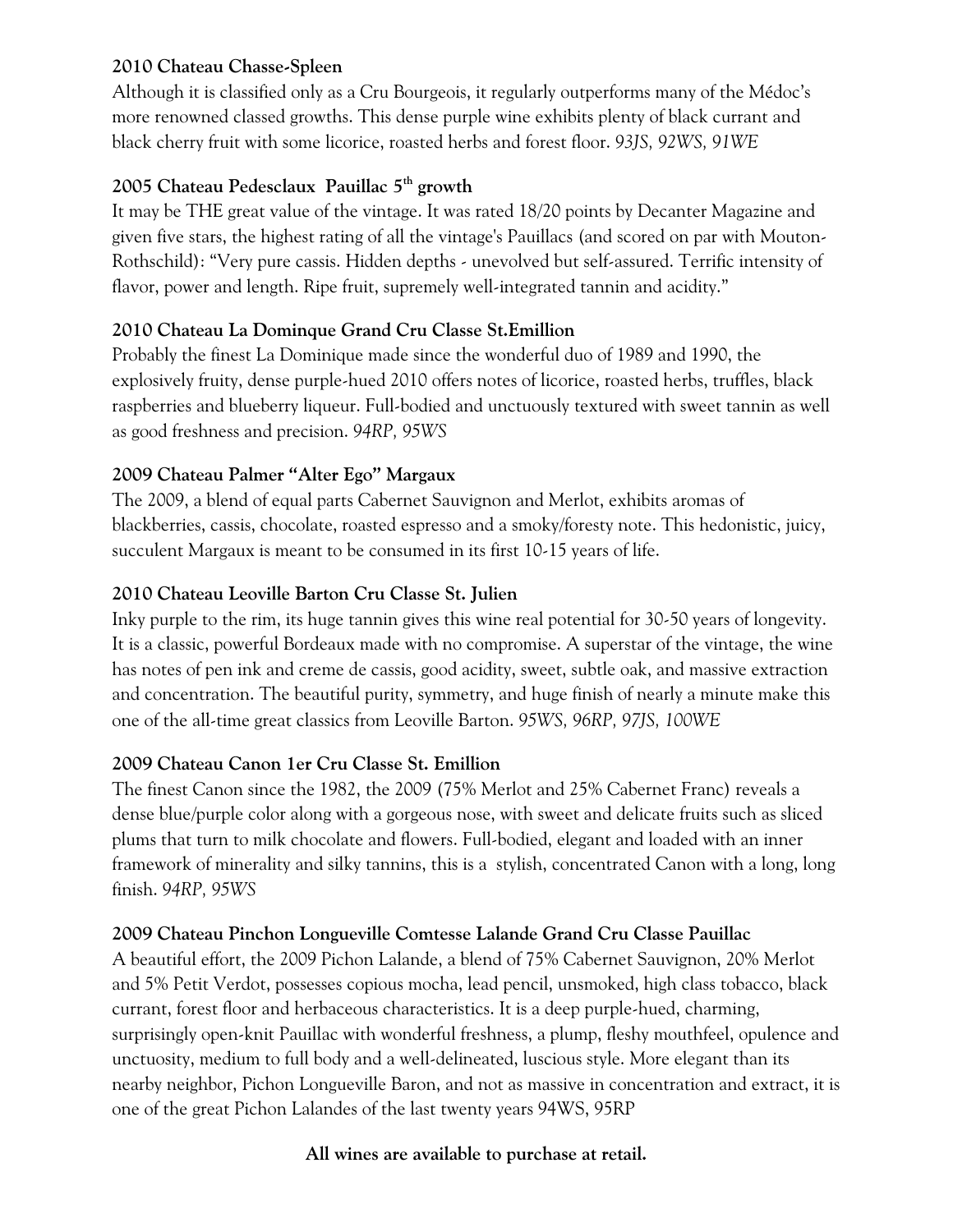# **French Rhône Blends**

#### **2011 Domaine de l'Espigouette Bernard LaTour Vieilles Vignes, Côtes du Rhône**

Elegant and friendly wine with dense fruit flavors and a soft lingering finish, a beautiful food wine

### **2009 Plan Pegau Lot #2009, unfiltered, Southern Rhone**

From Laurence Feraud of Domaine de Pegau. Spicy and rich with fruit, with a long finish

### **2009 Domaine de la Tourade, Vacqueyras, Cotes du Rhone**

Aromas of red berries, game, smoke and spices. Supple texture, good balancing acidity.

## **2011 Domaine de l'Espigouette Berard LaTour Rasteau "Pas de Meunier"**

A beautiful first vintage from Bernard and Julian LaTour's new vineyard in Rasteau, delicious! A cherry red color with ruby tints, the wine is clear and bright. The nose is open and immediately offers a nice complexity. Upon opening the fruity aromas dominate, recalling blackberry, candied cherry, crushed strawberry. The palate is full and generous. The tannins are present but do not dominate the whole. The sensation of sweetness typical of this appellation is easily noticeable. Nevertheless, the balance is perfect between freshness, alcohol and structure.

## **2011 Special Selections "Shatter" 100% Grenache by David Phinney and Joel Gott Maury**

Deep purple/violet in color, the aromas are laced with crushed black fruits, currant, dark cherry, chocolate and minerals. On entry, the wine is mouth coating with lush ripe fruits, followed by opulent ripe plum, black cherry, Asian spice, blueberries, and minerals. Just right amount of tannin leads to the long drawn out finish that goes on and on.

# **2009 Les Vignerons du Mont Ventoux ,Gigantis ,Cote du Rhone**

50% Grenache, 50% Syrah, Gigantis unveils by steps a generous concentration of fruit. A scented and powerful wine with an opulent finish.

# **2010 Domaine de L'Oratoire St. Martin, Cuvee Prestige, Cairanne Organic**

Domaine de l'Oratoire Saint-Martin is one of the finest estates in the Côtes du Rhone. Long considered the benchmark for quality in the appellation, top notch terroir and ideal exposition, the wine is dark in color, scents of leather, tobacco and red fruits. Very spicy, peppery wine, fresh with ripe tannins, very small production. 60% Grenache, 30% Mourvedre, 10% Syrah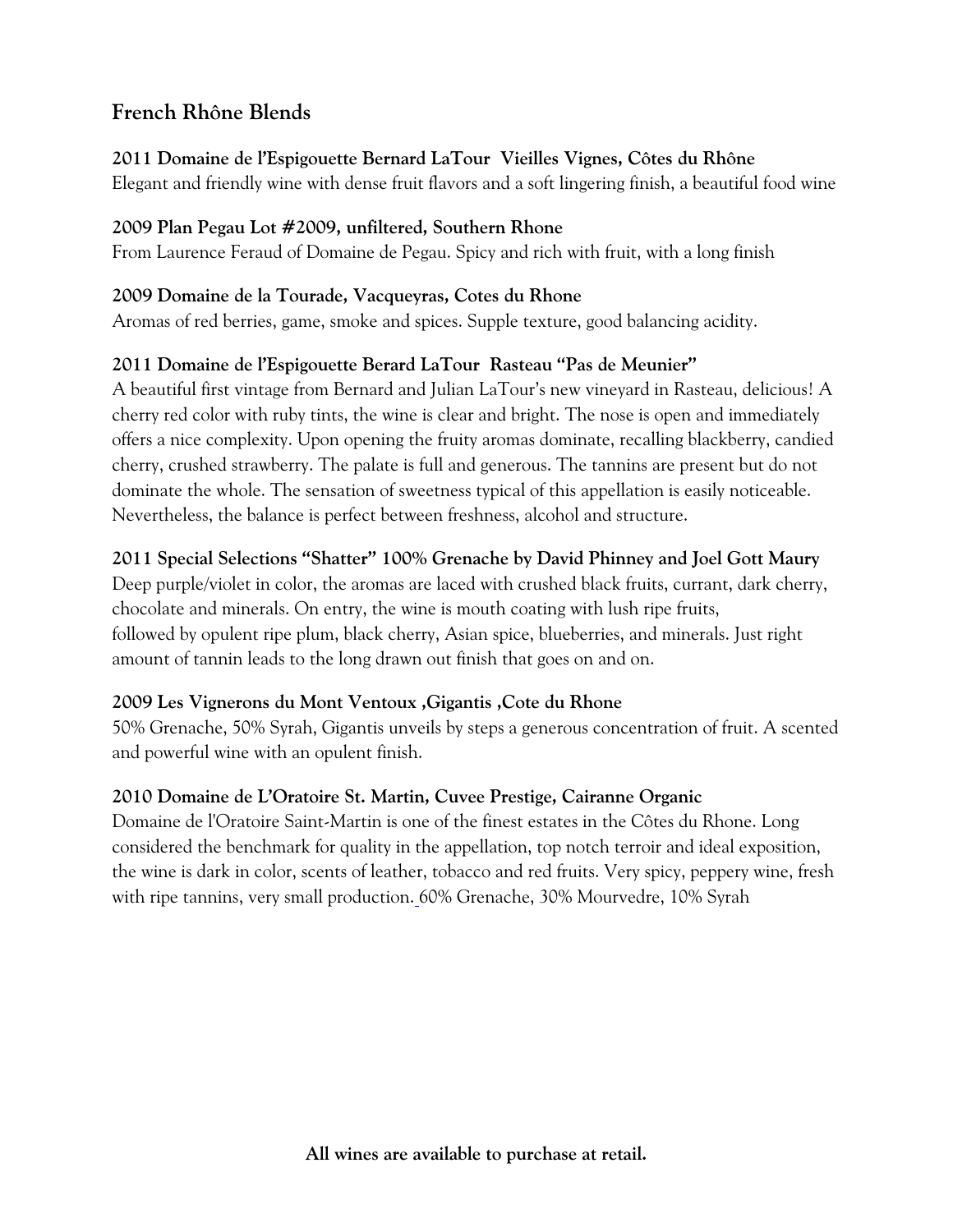# **Chateauneuf du Pape, Rhone Valley, France**

### **2007 Domaine de Grand Tinel "Heres"**

The limited cuvee (300 cases) of 2007 Chateauneuf du Pape Heres comes from 105-year-old Grenache vines. Enormously rich, broodingly backward, and somewhat monolithic, it reveals a dense purple color as well as gorgeously pure fruit, mouth-searing levels of tannin, and surprisingly crisp acids. It is a blockbuster in the making, but patience will be required.

### **2009 Domaine de Grande Tinel "Alexis Etablet"**

Dark red violet color; garrigue, tart plum, tart berry, mineral nose; garrigue, tart plum, tart berry, mineral palate; medium-plus finish  $92+$  points

## **2010 Domaine de Grand Tinel "Alexis Etablet"**

Dark red with purple reflections. The nose is a little discreet, dominated by licorice aromas, black fruit slightly menthol and peppery. It opens with aeration in the glass. The attack is ample and silky, with lovely freshness. The finish is still a little tight, revealing beautiful tannic and spicy notes. *92 WS, 94 WA*

#### **2010 Domaine Bois de Boursan**

Dark plum/purple, with silky tannins, abundant black currant and sweet cherry fruit with hints of mulberries, lavender and licorice. It is perfumed, full-bodied, rich and appealing. Ripe red fruits on the nose and palate, with slow-mounting spiciness and florality adding complexity. Fleshy and open-knit, with very good backend lift and power. Finishes on a spicy note, with silky tannins lending shape and grip. 90 RP, *90 ST*

#### **2009 Domaine Bois de Boursan "Cuvée des Felix"**

Notes of mulberries, kirsch, figs, damp earth, forest floor and spice box are present in this round, gracious, generous, full-bodied effort. *91 RP*

# **2010 Domaine Bois de Boursan "Cuvée des Felix"**

Absolutely magnificent is this opaque ruby/purple Chateauneuf du Pape. Notes of root beer/beet root interwoven with roasted Provencal herbs, black currants and blackberries are prominent in this full-bodied, concentrated wine, which has sumptuous, deep, multi-layered texture and a sensational finish. *95 RP*

#### **2009 Domaine de Pegau Cuvée Réservée**

The opaque purple-colored 2009 exhibits magnificent, rich berry fruit intertwined with cedar, Christmas fruitcake, licorice, charcuterie, roasted meats, smoked duck, kirsch, blackberries and who knows what else. It is an amazingly complex, rich, full-throttle wine. It is a magnificent Chateauneuf du Pape. *98 RP*

# **2006 Domaine de Pegau Cuvée Laurence, Châteauneuf-du-Pape, France**

A collector's item! Big, gamy, earthy, complex effort. Deep and full-bodied with some amber at the edge of its color as this cuvee spends a much longer time in old barrels, it exhibits abundant amounts of garrigue, figs, cedar, licorice, black currants and black cherries. This fragrant fullthrottle wine should drink well for another 10-15 years. *94WS, 95RP, 94ST*

#### **All wines are available to purchase at retail.**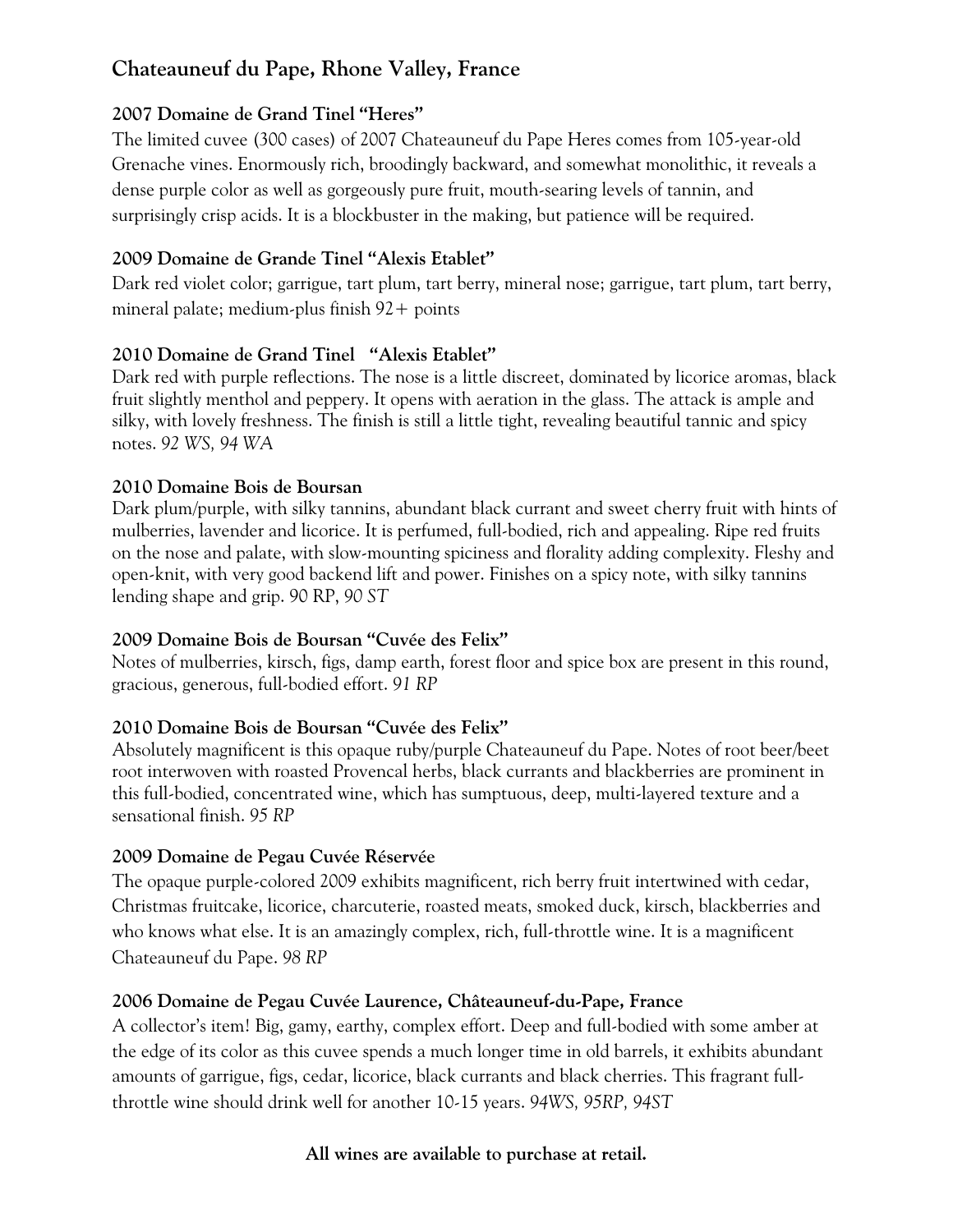# **Italy – Piedmonte**

#### **2011 Olim Bauda Babare d'Asti "La Villa"**

Small estate renowned for its Barbera, notes of cherry and violets w/spice, great freshness the palate is generous and full bodied with a long, enticing finish

#### **2006 La Spinetta Vigneto Bordini, Barbaresco**

Barbaresco Vigneto Bordini sees fruit harvested from 30- to 35-year-old vines planted in the sandy soils of the Bordini cru of Neive. The first vintage produced was 2006. This wine is hugely aromatic with floral tones of pressed violets and lavender backed by garden herbs and mint. The long, menthol finish is divine.

#### **2007 Virna Borgogno Barolo "Cannubi Bochis"**

Broad and expressive and generous at every turn, this is deeply colored and amply concentrated but never chunky or obvious. There's lots of spicy, smoky oak, but it is easily overshadowed by the rich fruit.

# **Italy - Emilia Romagna**

#### **2009 Villa Tavernago Selezione Frassineto Rosso**

Ruby red color. The scent is warm, copious, with hints of vanilla. The palate is full, round, slightly tannic.

# **Italy - Puglia**

#### **2010 Luccarelli Salice Salentino DOC**

Smooth, unoaked blend from Puglia, intense to the nose, fruity, warm and spicy.

#### **2008 Fortuita by Paolo Petrilli, Daunia IGT Lucera, Organic**

Sangiovese and Montepulciano from Northern Puglia; rich, silky and fruity with great mouth feel. Paolo's wines are so impossibly elegant, they almost dance on the palate.

# **Italy – Sicily**

**2011 Paolini, Gurgo, Nero d'Avola** Consistent award winner, this wine is heady, full bodied and lightly tannic.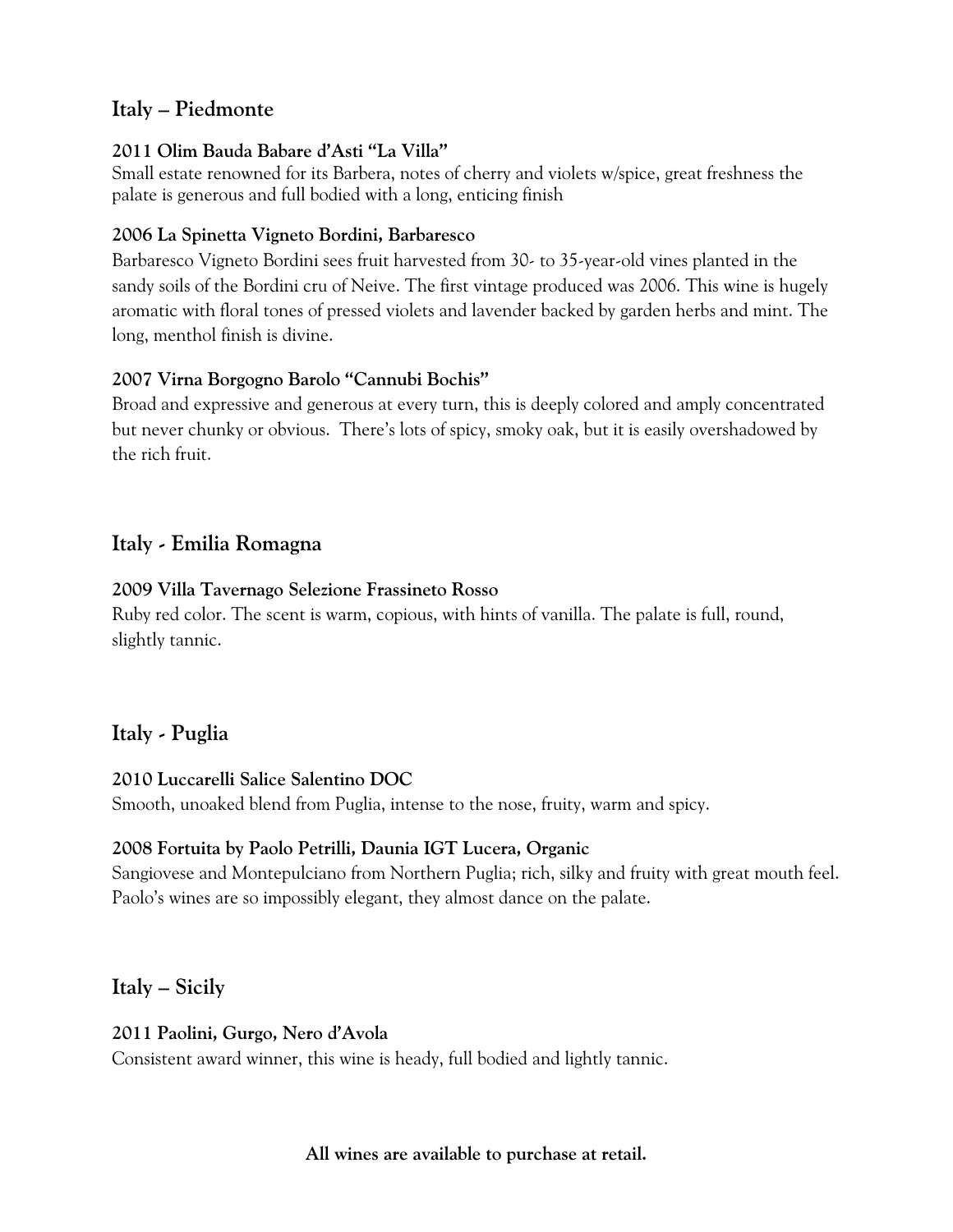# **Italy – Tuscany**

#### **2010 Begnadi Montecucco Rosso Maremma**

Berry, eucalyptus, macerated fruit, menthol, peppercorn and wood spice aroma. A big, concentrated mouthful of fruit with savoury acidity, balance and freshness.

#### **2007 Begnardi Ceneo, Montecucco Sangiovese**

Deep black almandine color. The bouquet is fresh, with pleasing berry fruit supported by some floral accents and slight hints of almond paste. On the palate it's rich, with powerful cherry plum fruit supported by moderately intense acidity, and by smooth sweet tannins that flow into a clean fresh fairly sweet (for a dry wine) cherry plum finish with some tannic underpinning.

#### **2008 Lanciola Chianti Classico "Le Masse di Greve"**

Silky, pretty red with dried berries and cherry on the nose and palate, medium bodied and finish. *90 WS*

#### **2007 Verbena Rosso di Montalcino Sangiovese**

Highly floral, aromatic nose combines red currant, kirsch, citrus hints and a cool minty stoniness. This fresh, classy Rosso starts off with lively acids supporting its red fruit flavors, then shows a building sweetness and a spicy, earthy note on the long, tannic finish.

#### **2008 Lunadoro Vino Nobile di Montalcino**

Warm and gently spicy, soft baked cherries and allspice, lush blanketing palate, seductive tannin profile, supple and sweet. Warm fruit of decent finish. 100% Sangiovese.

#### **2007 Verbena Brunello di Montalcino**

Great nose with berries, sweet tobacco and spices. Full body, with chewy tannins and a coffee and fruity finish A little rustic in the end but outstanding. 91 James Suckling

# **Spain - Priorat**

#### **2005 La Perla Del Priorat Noster Incicial, Priorat**

Red wine blend dominated by Grenache, vibrant notes of cherries with spice and tobacco, this is layered over a refreshing minerality typical of wines from Priorat, smooth and velvety tannins, very approachable and a good food wine

#### **2008 Pasanau Ceps Nous, Priorat**

Powerful red, rounded tannins, fine acidity, this wild, meaty and herby wine will make a wonderful accompaniment to meat dishes. *92 RP*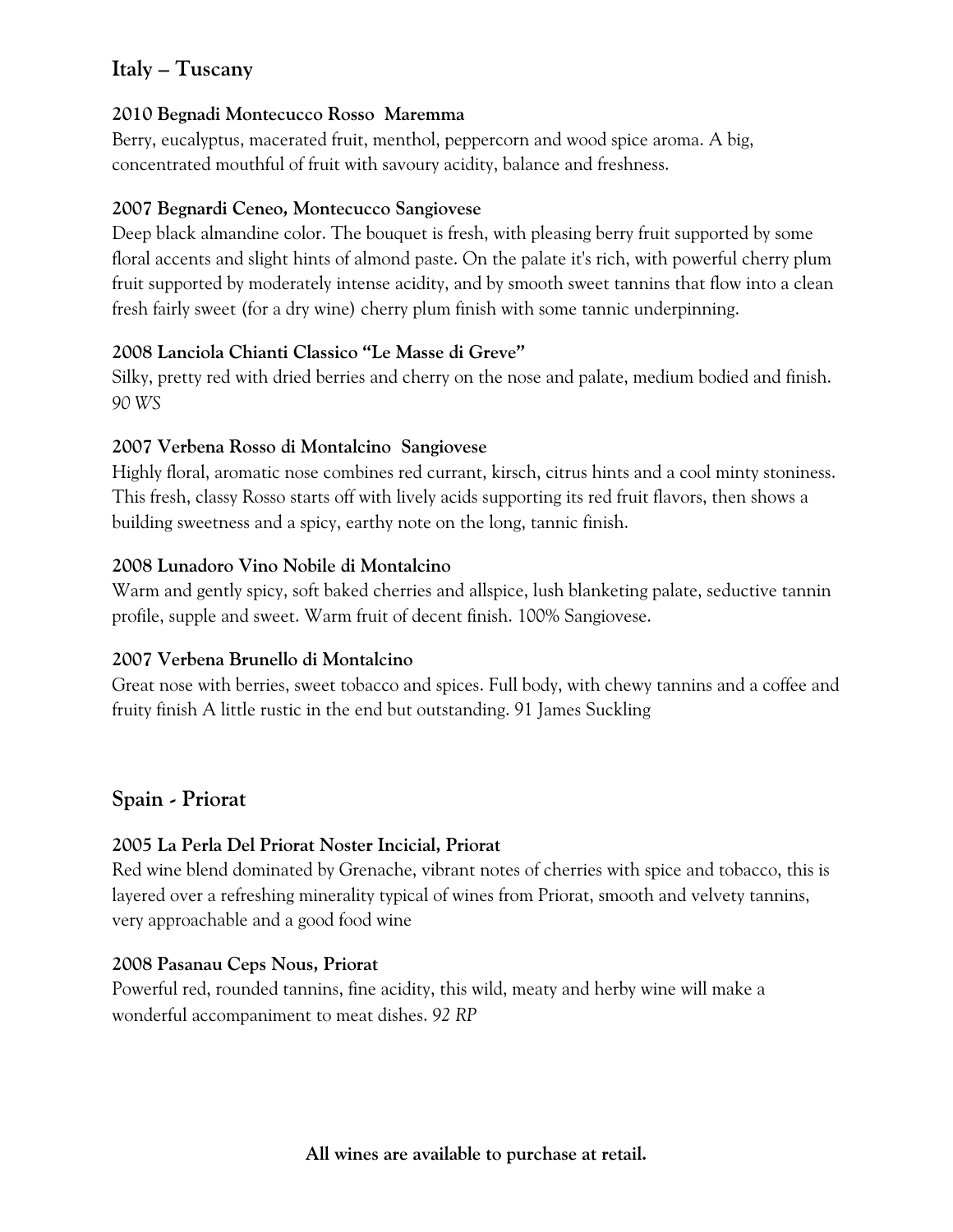# **Spain - Ribera del Duero**

#### **2009 Milcampos Tempranillo Vi**ñ**as Viejas**

The dense purple 2009 Milcampos Viñas Viejas was sourced from older vines and aged for 10 months in new American and Hungarian oak. Brooding black fruits, lavender, cinnamon, clove, soy, and pepper inform the nose of this powerful effort. *92WP*

#### **2010 Frontura y Victoria Nexus Tempranillo Cosecha**

Dazzling tempranillo for its age, tannins are supple and unobtrusive, acid lends a light crispness, amazing depth and richness, extroadinary finesse and balance for a wine of its age! Black currants, black pepper, black cherry, black coffee, grilled bread licorice and chocolate.

#### **2005 Frontua y Victoria Nexus, Tempranillo Crianza**

Unbelievably smooth, polished, perfectly made wine, stately. Amazingly balanced, glorious fruit structure, complexity. Currant flavor is dominant, but blackberries and blueberries shout out their prescence, on the finish graphite, kirsch, leather cassis plums, dark chocolate, anise, white pepper, sumac and violets.

#### **2006 Tinto Pesquera, Ribera del Duero**

Smooth and lush with ripe tannins and an excellent balance between its acidity and alcohol content. Rich fleshy style with plenty of complexity. 93 WS

#### **Spain - Toro**

#### **2006 Frontura y Victoria Domino de Valdelacasa, Tinta de Toro, Cosecha**

Tinta de Toro, or Tempranillo, is full bodied and masculine. Dark berry fruits, black plums, graphite, touch of tar, with beautiful notes of nuts & flowers.

# **Spain - Castilla y Leon**

#### **2004 Dehesa La Granja, Tierra de Castilla y Leon**

Expressive aromatics, round, and supple on the palate with outstanding depth, concentration, and length. Smooth, ripe and balanced, rich plum and soft texture. *90 WA*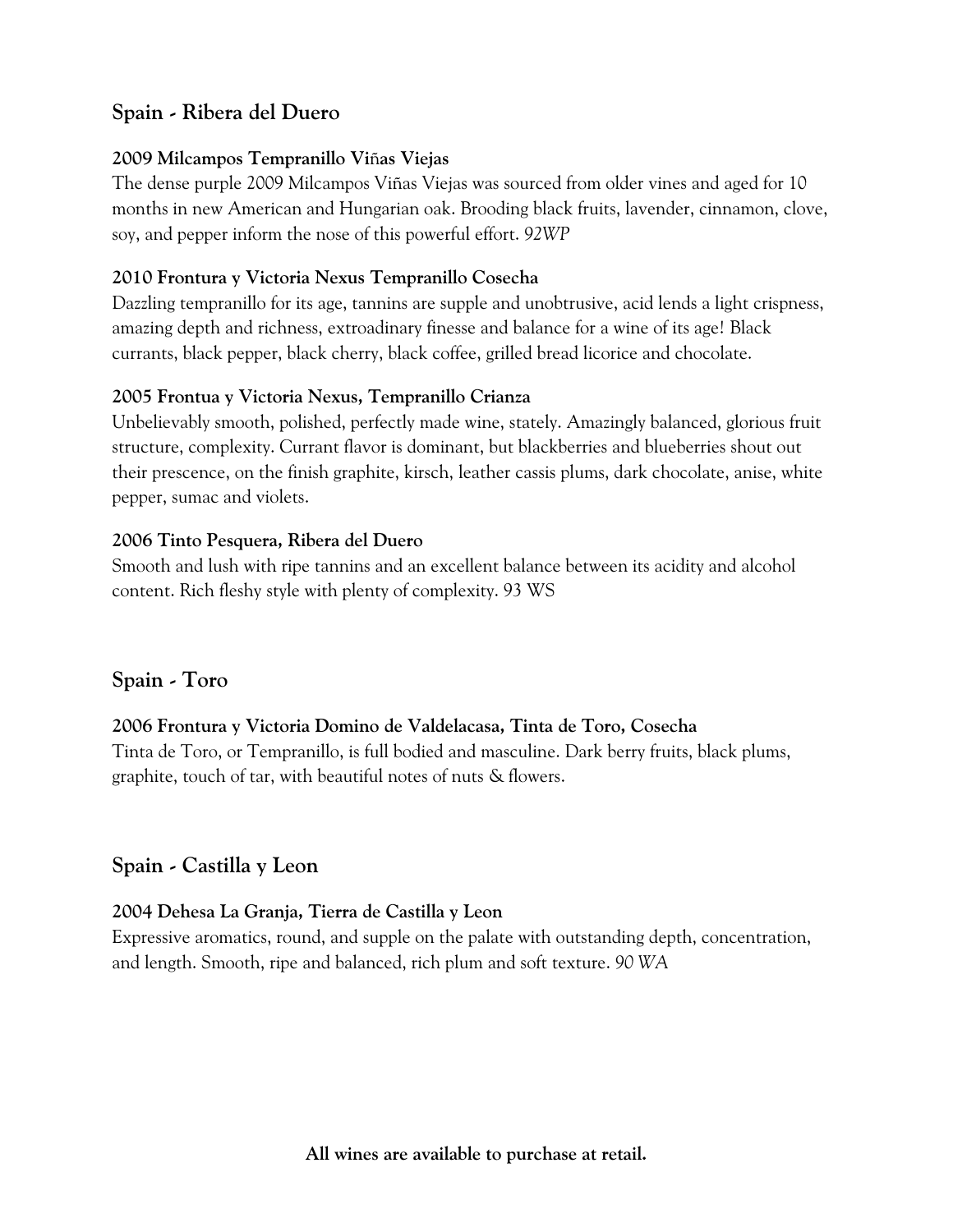# **Rhône-Style Blends**

#### **2008 Wirra Wirra Church Block McLaren Vale, Australia**

Rich, full-bodied style consisting of swathes of black and blue fruits and a nice, smooth finish that seems to last ever so long.

#### **2007 Torbreck "The Steading", Barossa Valley, Australia**

Complex and elegant blend of Grenache, Mataro and Shiraz showing crushed cherries, earth and cedar.

### **2010 Owen Roe Sinister Hand Columbia Valley, WA**

Deep purple. Dark fruit aromas are accompanied by juicy raspberry and cranberry preserves, with herb and savory spice accents. The mid palate opens up to a layering of minty eucalyptus, black pepper and leather and finishes with a structured backbone of earth and spice. 71% Grenache, 24% Syrah, 5% Mourvedre. *90 W&S*

# **Syrah, Petite Sirah & Shiraz**

## **2010 Wirra Wirra Catapult, McLaren Vale, Australia**

Beautiful Shiraz with a touch of Viognier Berry, eucalyptus, macerated fruit, menthol, peppercorn and wood spice aroma. A big, concentrated mouthful of fruit with savoury acidity, balance and freshness. Very delicious!

#### **2006 Torbreck "The Struie", Barossa Valley, Australia**

Dense color, opaque ruby, is accompanied by a fragrant bouquet comprising blackberry, pepper and licorice aromas and a rich, silky mouthfeel. Exotically perfumed, pungent bouquet of dark berries, smoky minerals and floral oils. Sexy cola and vanilla flavors complement sweet black raspberry and cassis on the palate, with dusty tannins. 100% Shiraz

# **Zinfandel**

#### **2009 Easton, Amador County, CA**

Elegant Zin with full black cherry and blackberry fruit aromas, with a beautiful balance and a big, sumptuous and juicy mouth feel, complex spicy aromas and a nice creamy texture.

#### **2011 Renwood Winery "Fiddletown" Amador CA**

A beautiful medium garnet color, this wine has a very complex and alluring nose full of dark fruit, tobacco, toffee and a trace of pine resin. Fruity flavors intertwine with dark chocolate and are complemented by dusty tannins, giving this wine great body. This classic high elevation Zinfandel ends with a long finish and a hint of sweetness.